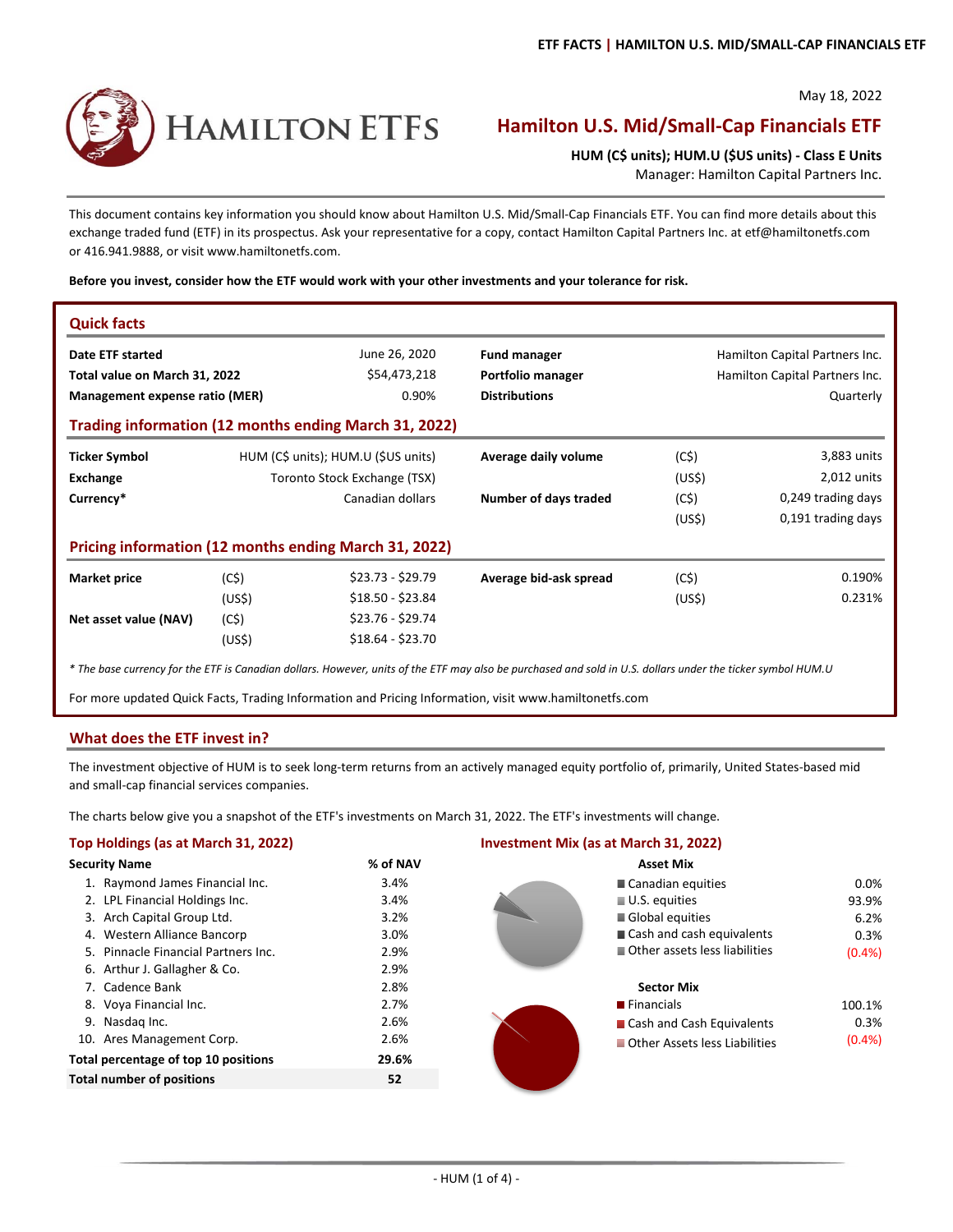#### **How risky is it?**

The value of the ETF can go down as well as up. You could lose money.

One way to gauge risk is to look at how much an ETF's returns change over time. This is called "volatility".

In general, ETFs with higher volatility will have returns that change more over time. They typically have a greater chance of losing money and may have a greater chance of higher returns. ETFs with lower volatility tend to have returns that change less over time. They typically have lower returns and may have a lower chance of losing money.

#### **Risk rating**

Hamilton Capital Partners Inc. has rated the volatility of this ETF as **Medium**.

This rating is based on how much the ETF's returns have changed from year to year. It doesn't tell you how volatile the ETF will be in the future. The rating can change over time. An ETF with a low risk rating can still lose money.

Medium Low to Low Medium **High** Medium to High

For more information about the risk rating and specific risks that can affect the ETF's returns, see the "Risk Factors" section of the ETF's prospectus.

#### **No guarantees**

ETFs do not have any guarantees. You may not get back the amount of money you invest.

#### **How has the ETF performed?**

This section tells you how units of the ETF have performed over the past 1 year(s).

Returns, which are calculated using the ETF's net asset value (NAV), are after expenses have been deducted. These expenses reduce the ETF's returns.

#### **Year‐by‐year returns**

This chart shows how units of the ETF performed in each of the past 1 completed calendar year(s). The ETF dropped in value in 0 of the 1 year(s).

The range of returns and change from year to year can help you assess how risky the ETF has been in the past. It does not tell you how the ETF will perform in the future.



The table shows the best and worst returns for units of the ETF in a 3-month period over the past 1 full calendar year(s). The best and worst 3month returns could be higher or lower in the future. Consider how much of a loss you could afford to take in a short period of time.

|              | Return    | 3 months ending | If you invested \$1,000 at the beginning of the period |
|--------------|-----------|-----------------|--------------------------------------------------------|
| Best return  | 23.4%     | April 30, 2021  | Your investment would have risen to \$1,234            |
| Worst return | $(5.6\%)$ | March 31, 2022  | Your investment would have dropped to \$944            |

#### **Average return**

As at March 31, 2022, a person who invested \$1,000 in the ETF over 1 year(s) ago now has \$1,726. This works out to an annual compound return of 36.3%.

#### **Trading ETFs**

ETFs hold a basket of investments, like mutual funds, but trade on exchanges like stocks. Here are a few things to keep in mind when trading ETFs:

#### **Pricing**

ETFs have two sets of prices: market price and net asset value (NAV).

#### **Market price**

- ETFs are bought and sold in exchanges at the market price. The market price can change throughout the trading day. Factors like supply, demand and changes in the value of an ETF's investments can effect the market price.
- $\bullet$ You can get price quotes any time during the trading day. Quotes have two parts: **bid** and **ask**.



50%

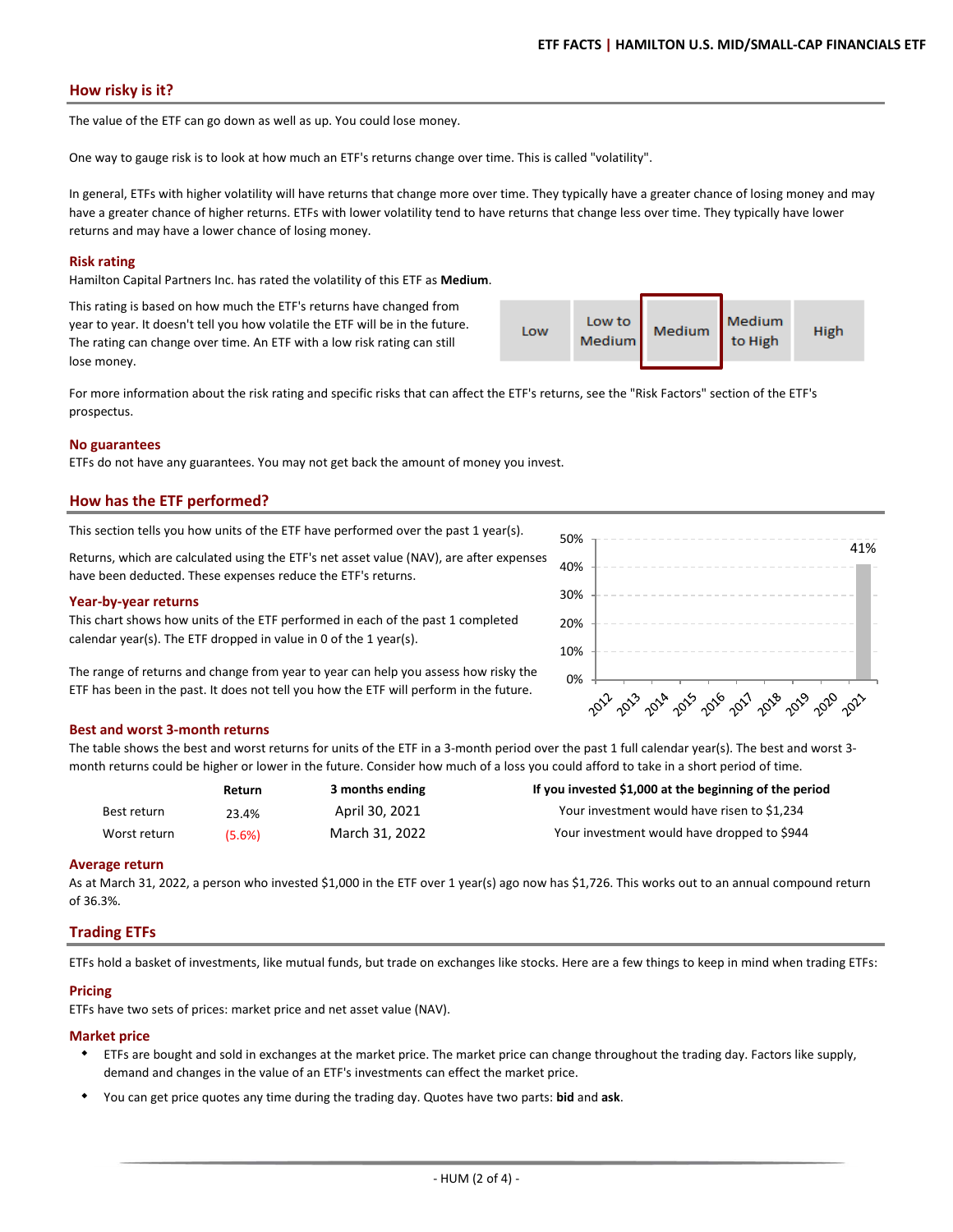- $\bullet$ The bid is the highest price a buyer is willing to pay if you want to sell your ETF units. The ask is the lowest price a seller is willing to accept if you want to buy ETF units. The difference between the two is called the "**bid‐ask spread**".
- $\bullet$ In general, a smaller bid‐ask spread means the ETF is more liquid. That means you are more likely to get the price you expect.

#### **Net asset value (NAV)**

- Like mutual funds, ETFs have a NAV. It is calculated after the close of each trading day and reflects the value of an ETF's investments at that point in time.
- $\bullet$ NAV is used to calculate financial information for reporting purposes ‐ like the returns shown in this document.

#### **Orders**

There are two main options for placing orders: **market orders** and **limit orders**. A market order lets you buy or sell units at the current market price. A limit order lets you set the price at which you are willing to buy or sell units.

#### **Timing**

In general, market prices of ETFs can be more volatile around the start and end of the trading day. Consider using a limit order or placing a trade at another time during the trading day.

#### **Who is this ETF for?**

#### **Investors who:**

- Seek long term returns consisting of capital growth and dividends
- $\bullet$ Want exposure to a diversified portfolio of mid and small‐cap financial services companies operating in the United States
- $\bullet$ Are comfortable with medium investment risk (i.e., can handle the ups and downs of the markets)

#### **A word about tax**

In general, you'll have to pay income tax on any money you make on an ETF. How much you pay depends on the tax laws where you live and whether or not you hold the ETF in a registered plan, such as a Registered Savings Plan (RSP) or a Tax-Free Savings Account (TFSA).

Keep in mind that if you hold your ETF in a non-registered account, distributions from the ETF are included in your taxable income, whether you get them in cash or have them reinvested.

#### **How much does it cost?**

This section shows the fees and expenses you could pay to buy, own and sell units of the ETF. Fees and expenses, including any trailing commissions, can vary among ETFs.

Higher commissions can influence representatives to recommend one investment over another. Ask about other ETFs and investments that may be suitable for you at a lower cost.

#### **1. Brokerage commissions**

You may have to pay a commission every time you buy and sell units of the ETF. Commissions may vary by brokerage firm. Some brokerage firms may offer commission‐free ETFs or require a minimum purchase amount.

#### **2. ETF expenses**

You don't pay these expenses directly. They affect you because they reduce the ETF's returns.

As of December 31, 2021, the ETF's expenses were 0.94% of its value. This equals \$9.40 for every \$1,000 invested.

|                                                                                                       | Annual rate (as a % of the ETF's value) |
|-------------------------------------------------------------------------------------------------------|-----------------------------------------|
| Management expense ratio ("MER")                                                                      | 0.90%                                   |
| This is the total of the ETF's management fee and operating expenses. Hamilton Capital waived some of |                                         |
| the ETF's expenses. If it had not done so, the MER would have been higher.                            |                                         |
| Trading expense ratio ("TER")                                                                         | 0.04%                                   |
| These are the ETF's trading costs.                                                                    |                                         |
| <b>ETF Expenses</b>                                                                                   | 0.94%                                   |